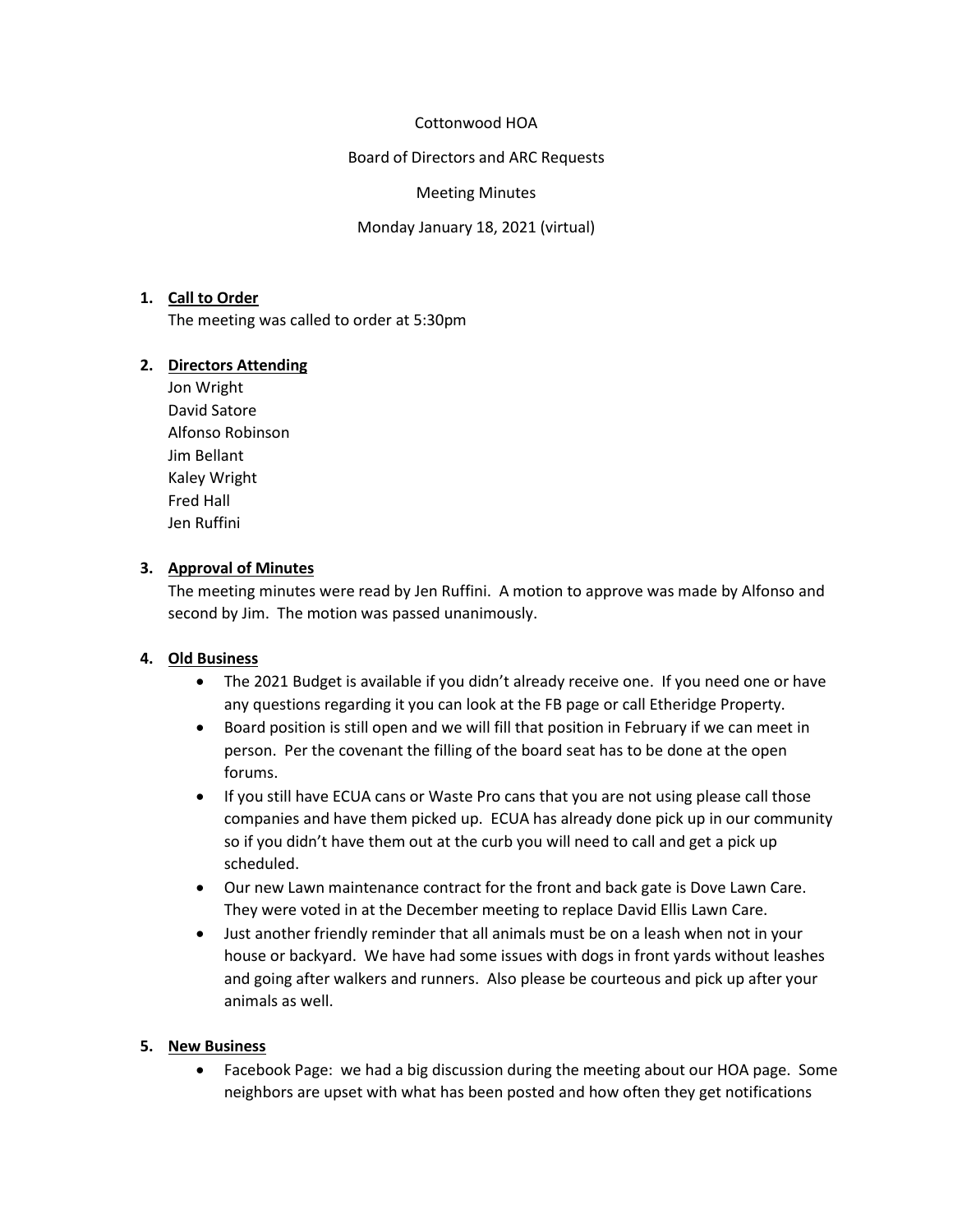etc. The board listened to all discussion and input from the meeting and took a vote. We voted on keeping the page for only HOA business (minutes, notice of meetings, Food Trucks etc), and let any other neighbor start a new page for all other issues like (questions about repairs people, playdates for children, babysitters, etc). The motion passed to keep it to only important HOA business.

- We now have 2 seats open on the board and we will be voting on those at the February meeting at Tanglewood. Per the covenants the filling of the board positions have to be done at the open forum.
- If you are in need of help or extra time getting issues resolved please contact Etheridge so they can get a message to the board that you need extra time.
- We are doing very well with violations. Etheridge comes through the neighborhood twice a month. We only have one violation that is pending with attorney.
- Retention pond off Anderson Lane: We received one quote from Southern Utility Company, another from Dove Lawn care and waiting on another. We are also waiting to hear back from the County and Gulf Power to see if they will help in this issue before making a decision.
- The meeting with Timberland that was cancelled due to storms and schedule conflicts will be rescheduled as soon as possible.
- Food Truck: February  $17<sup>th</sup>$  Po Boy's Shack will be in our Neighborhood for residents only from 5-8pm. Not sure yet on where they will park: possibly on Broadfield or Grey Moss
- Finances: All look good, just a reminder to get your dues paid by March  $1<sup>st</sup>$
- We were notified by a neighbor that the light on Grey Moss was not fixed by Gulf Power so we will get a call out to Gulf Power.

## **6. ARC Requests**

1. A Gilliam 9137 Iron Gate Service Horse

Only documentation received is what was sent to us before (Milton High School letter – dog can use restroom by airplane near science building, Doctor's note stating she has two full service dogs addressed to Milton High school, dog shot records from Scenic Hills Vet). Email was sent asking for her to submit medical documentation. Response was they were not providing anymore documentation.

Mrs Gilliam stated to the board that one of her daughter's service dogs was retired last month. They are asking for a Horse to take the place of the service dogs' duties. The board took a vote to approve this service horse and the vote was 3 disapprove to 4 approve.

## 2. J Gilliam 9137 Iron Gate Larger Trailer

Only item regarding the trailer that was submitted was a picture of a six foot trailer with 3 stalls 5 feet storage area. She has mentioned several sizes. Sent her an email asking for clarification, she said she wasn't going to provide anymore documents regarding this issue.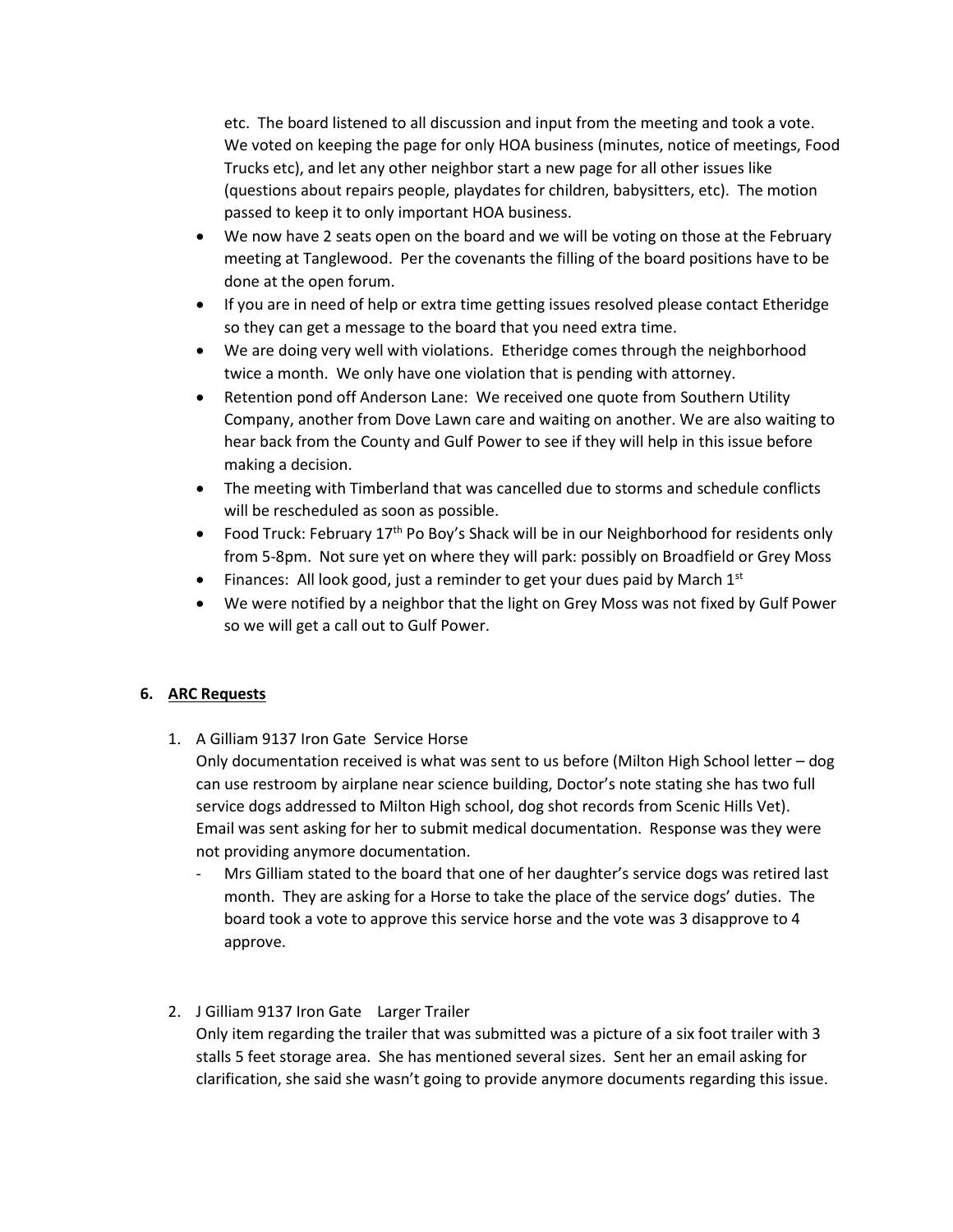- Mrs Gilliam was at the meeting at stated she wants a 16 foot long 6 foot wide trailer, she would like to park in her driveway and she would like to go for a walk with her horse around the neighborhood.
- Vote was taken by the board on parking trailer in driveway (all board members approved her parking trailer in her driveway). Motion passed unanimously.
- Vote was taken by the board for Trailer (all board members approved of size of trailer). Motion passed unanimously.
- Vote was taken by the board on walking horse in front yard and around neighborhood. Horse has to have some kind of tether, leash etc. (6 members voted yes to walking with a leash etc and 1 voted against). Mrs. Gilliam did not object to this requirement because, according to her, the horse will assist her with mobility issues and will thus need to wear a halter or other device in any case. Motion passed with 6 in favor and 1 against.
- 3. C Henderson 5671 Heatherton Rd Gutters

350 feet total gutters, 6 inch white gutters. ANB Seamless Gutters will be installing.

Motion to approve was made by Jim second by Alfonso. The motion passed unanimously.

## **7. Cottonwood Concerns**

- Neighbor stated she didn't like that she had to wait for approval on the FB page. When she sees a dog in her yard she would like the photo post to be immediate. Response to her was we try to respond to posts as quickly as we can. Neighbor also stated that we should use the Cottonwood website for those that don't have FB page. She noted that the website was not up to date and that Etheridge should have a set period of time to upload information. Response was we would get with Etheridge and have them make sure the website is up to date and see if they would be willing to get information posted within a reasonable period of time.
- Neighbor stated he heard that Etheridge approved a yard sale on Huntingdon. Response was Etheridge doesn't approve or disapprove anything, they forward all those issues to ARC or President. Nothing for the yard sale was passed.
- Neighbor brought up she purchased her lot because it didn't have a street light. Street light for that area in the subdivision was scheduled to be installed last month. She stated that she stopped Gulf Power from installing. She is asking the board to have the street light moved or not installed at all. Response the board will look into due costs if the light is moved and she is to get all other neighbors in the area to agree. This issue was tabled until we get more information.
- Board member brought up that we need to discuss in next meeting about adding retention ponds to our budget each year. Right now there is no money directed towards retention ponds